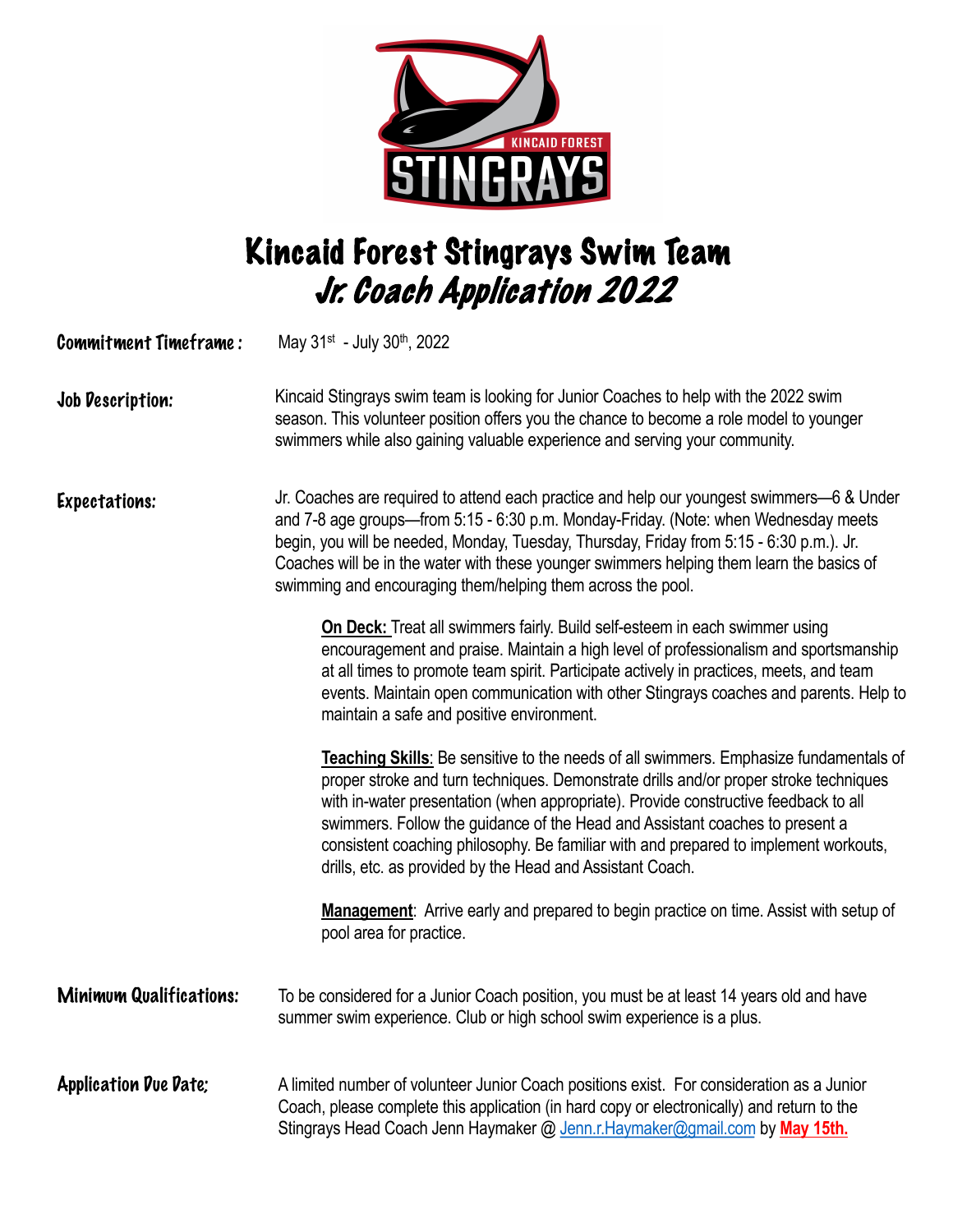

| <b>Applicant Name:</b>                                                                                                                                                      |
|-----------------------------------------------------------------------------------------------------------------------------------------------------------------------------|
| Age:                                                                                                                                                                        |
| Parent/Guardian Name:                                                                                                                                                       |
| Parent Phone (Circle: Home or Cell):                                                                                                                                        |
| Applicant Phone (Cell):                                                                                                                                                     |
| Parent Email:                                                                                                                                                               |
| <b>Applicant Email:</b>                                                                                                                                                     |
| Please provide a brief description of your swimming experience (i.e. years swimming, teams, accomplishments,<br>awards, etc.)                                               |
| Please provide a brief description of any coaching/volunteering/leadership experience (if any) and include any<br>personal accomplishments as they are related to coaching. |